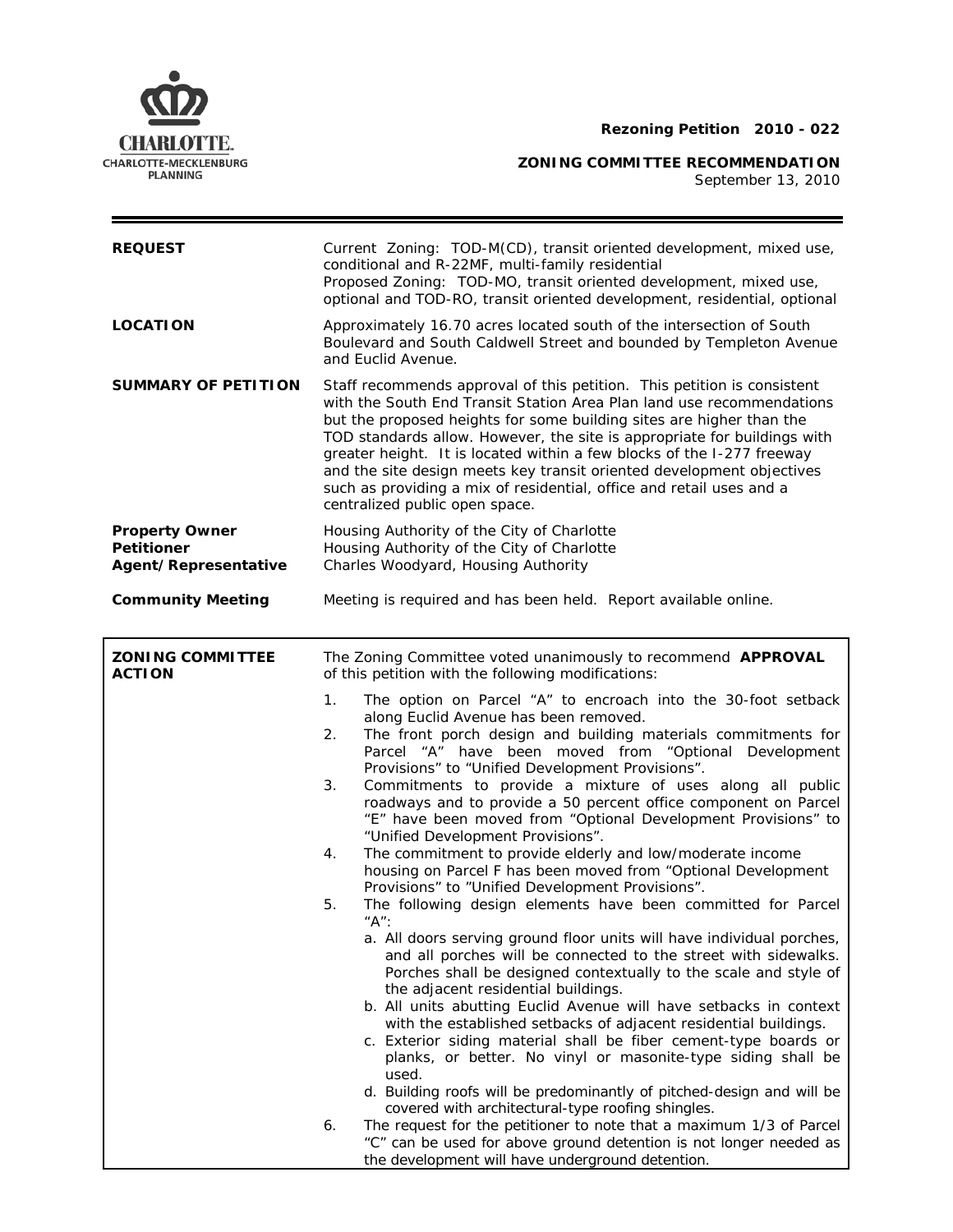| 7.<br>8. | Parcel "E" will contain a minimum of 50 percent office uses.<br>The new 40-foot setback and 15-foot undisturbed buffer along the                                                                                                                                                                                                                                                                                                 |
|----------|----------------------------------------------------------------------------------------------------------------------------------------------------------------------------------------------------------------------------------------------------------------------------------------------------------------------------------------------------------------------------------------------------------------------------------|
| 9.       | property lines abutting single family zoning along Rensselaer and<br>Euclid Avenues are shown on the site plan.<br>The pedestrian connection from Euclid Avenue to Tract "C" is noted                                                                                                                                                                                                                                            |
|          | as being a "pedestrian hardscape connection".                                                                                                                                                                                                                                                                                                                                                                                    |
| 10.      | CDOT requested that the proposed site's land use densities and<br>parking (space) demands generated by the development plan be<br>depicted in a table corresponding to the Technical Transportation<br>Memoranda submitted and approved by CDOT. The petitioner has<br>provided adequate traffic information for this TOD development.                                                                                           |
| 11.      | The following notes requested by CDOT have be added to the site<br>plan:                                                                                                                                                                                                                                                                                                                                                         |
|          | Construction and infrastructure street phasing has been<br>а.<br>addressed on conditional note 18.                                                                                                                                                                                                                                                                                                                               |
|          | Notes have been added to the conditional plan designating<br>b.<br>public and private streets.  Private streets will need to be<br>located within an access easement and be open to the public<br>at all times.                                                                                                                                                                                                                  |
|          | 12. Open space may include underground storm water management. In<br>addition, a pedestrian walkway shall be incorporated into Parcel "C"<br>with benches, lights, and trees to create a park like amenity for the<br>project. There will be no chain link fencing or utilitarian elements as to<br>detract from the visual amenity.                                                                                             |
|          | 13. To the extent possible with CDOT standards, recommendations, and<br>guidelines, a traffic table will be utilized to slow traffic along the new<br>Caldwell/Cleveland connector street at the Bland Street intersection.<br>Any off-site traffic calming along Euclid, Rensselaer, or Cleveland                                                                                                                               |
|          | sought by the neighborhood and installed/paid for by others CDOT,<br>will not be opposed by the petitioner or and project.<br>14. Where the project abuts single family zoning along Rensselaer and<br>Euclid Avenues, the building setback will be 40 feet, with the first 15<br>feet being an undisturbed buffer. All trees shall be five inches or                                                                            |
|          | greater in caliper, where they can be protected from construction<br>disruption will be identified, protected, and preserved within the entire<br>40 feet. A protection plan will be created for each parcel before<br>construction commences to identify any such trees over 5" to be<br>removed due to construction activities, for City review and approval."                                                                 |
|          | 15. All major trash receptacles and loading docks will be prohibited within<br>100 feet of the rear property line of the houses along Euclid and<br>Rensselaer Avenues. Further, refuse collection trucks will be<br>prohibited within this 100-foot distance. To the extent possible within<br>the CDOT restrictions, large trucks, including moving vans, shall not<br>use Rensselaer side access for circulation to the site. |
| 16.      | During the construction of all phases of the implementation of the<br>plan, construction traffic will not use Rensselaer or Euclid Avenues to<br>enter and exit the project.                                                                                                                                                                                                                                                     |
|          | 17. All private streets construction and maintenance responsibility will be<br>the responsibility of the petitioner. Proposed internal private streets<br>will be located within a public easement and will remain open to the                                                                                                                                                                                                   |
|          | public at all times.<br>18. The petitioner will fund associated traffic/pedestrian signal costs at<br>South Boulevard and Bland Streets. Signal modifications may be<br>necessary to accommodate the fourth intersection approach into the                                                                                                                                                                                       |
|          | development and all necessary pedestrian access/signalization costs.<br>19. When the master plan for the site is totally built out, it will not exceed                                                                                                                                                                                                                                                                           |
| 20.      | 1.2 million square feet of new leasable/sellable space.<br>Note 3 (A) (b) should be deleted: All units abutting Euclid Avenue will<br>have setbacks in context with the established setbacks of adjacent                                                                                                                                                                                                                         |
|          | residential buildings.<br>21. Note 3(B2) will read as follows: Will be limited to a maximum height<br>or 65' (4-5 stories depending on use) with an additional condition                                                                                                                                                                                                                                                         |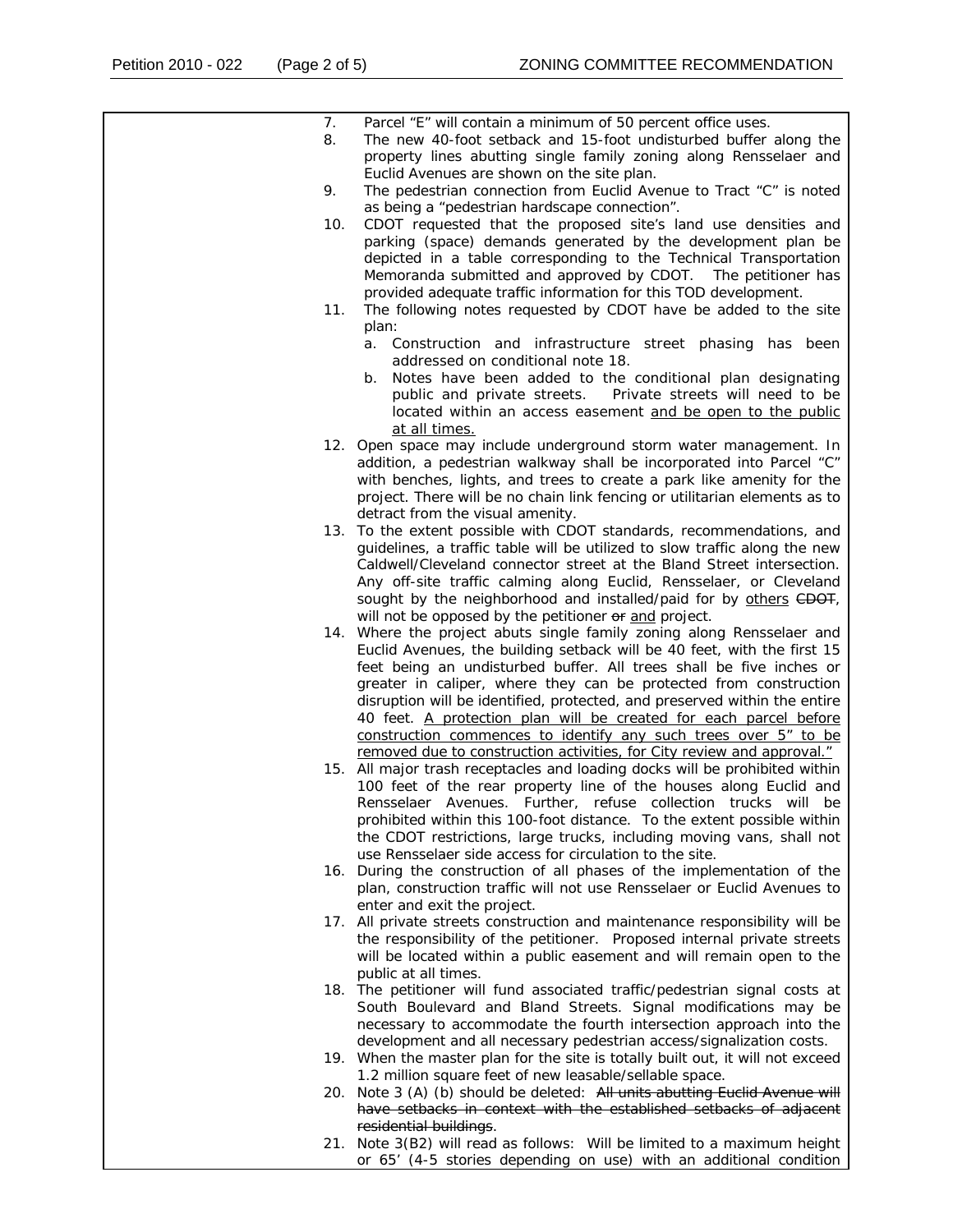|                                              | adjacent residential uses.<br>adjacent residential uses.<br>23. Note 10 (A)                                                                                                                                                                                                                                     | requiring at least 10% ground level retail to be mixed with the<br>22. Note 3(B3) will read as follows: Will be limited to a maximum height<br>or 65' (4-5 stories depending on use) with an additional condition<br>requiring at least 80% ground level retail to be mixed with the<br>will read:<br>Petitioner shall comply with the City of<br>Charlotte Zoning Ordinance requirements, Section 9.1208 with the<br>exception as the property abuts the rear and sides property lines of<br>the single family zoning along Rensselaer and Euclid Avenues |  |
|----------------------------------------------|-----------------------------------------------------------------------------------------------------------------------------------------------------------------------------------------------------------------------------------------------------------------------------------------------------------------|------------------------------------------------------------------------------------------------------------------------------------------------------------------------------------------------------------------------------------------------------------------------------------------------------------------------------------------------------------------------------------------------------------------------------------------------------------------------------------------------------------------------------------------------------------|--|
|                                              | The following note $#(20)$ should be amended as indicated:                                                                                                                                                                                                                                                      |                                                                                                                                                                                                                                                                                                                                                                                                                                                                                                                                                            |  |
|                                              |                                                                                                                                                                                                                                                                                                                 | 24. The City of Charlotte Planning Commission and/ or Planning<br>Department- developer/ property owner shall notify the Dilworth<br>Community Development Association (DCDA) of all future parcel<br>developments associated with this petition upon commencement or<br>request for individual "TOD "review and/ or administrative approval<br>commencement. Such notice shall be in writing to the current<br>president of the DCDA and shall be for information purposes only.                                                                          |  |
| <b>VOTE</b>                                  | Motion/Second:<br>Yeas:                                                                                                                                                                                                                                                                                         | Lipton/Walker<br>Fallon, Firestone, Lipton, Phipps, Rosenburgh,<br>and Walker                                                                                                                                                                                                                                                                                                                                                                                                                                                                              |  |
|                                              | Nays:<br>Absent:<br>Recused:                                                                                                                                                                                                                                                                                    | <b>None</b><br>None<br>Dobson                                                                                                                                                                                                                                                                                                                                                                                                                                                                                                                              |  |
| <b>ZONING COMMITTEE</b><br><b>DISCUSSION</b> | Staff reviewed the petition and the changes that occurred since the<br>public hearing and the August 4, 2010 Zoning Committee Work Session.<br>It was noted that the request was consistent with the adopted plan and<br>appropriate for approval. The Committee had no further discussion of<br>this petition. |                                                                                                                                                                                                                                                                                                                                                                                                                                                                                                                                                            |  |
| <b>STATEMENT OF</b><br><b>CONSISTENCY</b>    | This petition is found to be consistent with the South End Transit<br>Station Area Plan and reasonable and in the public interest, by a 5-1<br>vote of the Zoning Committee (motion by Commissioner Walker<br>seconded by Commissioner Fallon).                                                                 |                                                                                                                                                                                                                                                                                                                                                                                                                                                                                                                                                            |  |
| <b>STAFF OPINION</b>                         | Staff agrees with the recommendation of the Zoning Committee.                                                                                                                                                                                                                                                   |                                                                                                                                                                                                                                                                                                                                                                                                                                                                                                                                                            |  |

## **FINAL STAFF ANALYSIS**

(Pre-Hearing Analysis online at [www.rezoning.org\)](http://www.rezoning.org/)

# **PLANNING STAFF REVIEW**

#### • **Proposed Request Details**

The site plan accompanying this petition contains the following provisions:

- Parcels "A" proposed TOD-RO includes the following:
	- 1. Townhouse or condominium units fronting Euclid Avenue.
	- 2. Vehicular access from the rear of units.
	- 3. Optional provision to allow building or porch encroachments into the 30-foot setback along Euclid Avenue.
- Parcels "B" proposed TOD-RO and TOD-MO includes the following:
	- 1. Mixed use development that complies with all TOD standards.
	- 2. 20-foot yard and ten-foot buffer adjoining single family zoning.
	- 3. Optional provision to allow on-street parking on only one side of proposed private streets.
- Parcel "C" proposed TOD-RO includes the following:
	- 1. Designated open space that is publicly accessible.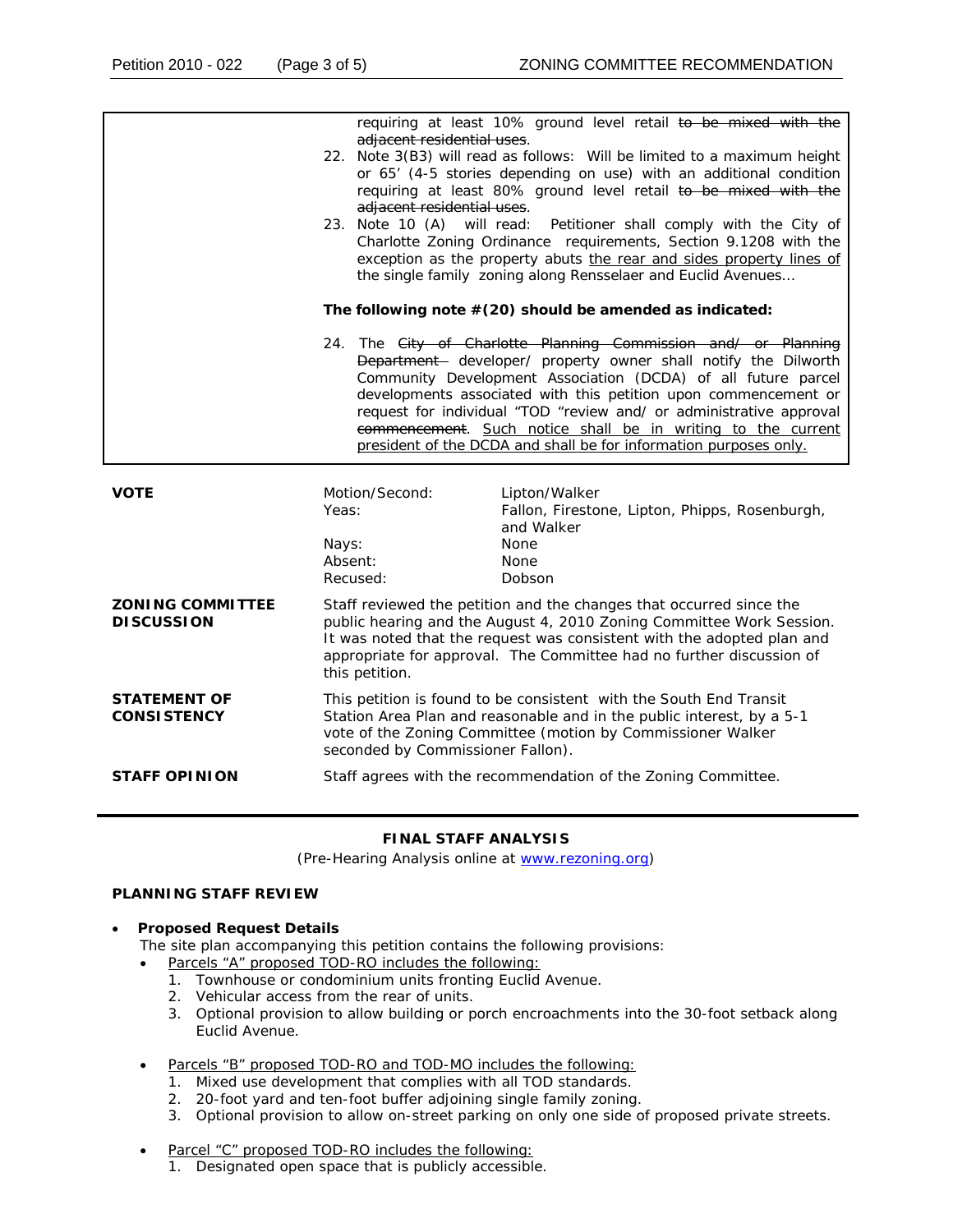- Parcel "D1" and perimeter area "B2" proposed TOD-RO includes the following:
	- 1. Mixed use development with minimum ten percent of ground floor uses being retail.
	- separation distances from single family zoning. Proposed heights would not exceed 100 2. Optional provision to allow heights exceeding 40 feet, without meeting the required feet within 50 percent of the "D1" area outside the "B2" perimeter. The remaining 50 percent would meet TOD height standards.
	- 3. Building height limited to 65 feet (four to five stories) within perimeter area "B2".
- Parcels "D2" and perimeter area "B2" proposed TOD-MO includes the following:
	- 1. Mixed use development with minimum ten percent of ground floor uses being retail.
	- separation distances from single family zoning. Proposed heights would not exceed 120 2. Optional provision to allow heights exceeding 40 feet, without meeting the required feet within the "D2" area.
	- 3. Building height limited to 65 feet (four to five stories) within perimeter area "B2".
- Parcel "E" and perimeter area "B3" proposed TOD-MO includes the following:
	- 1. Mixed use development with minimum 80 percent of ground floor uses being retail and 50 percent of the tower uses being office.
	- 2. Optional provision to allow height exceeding 40 feet, without meeting the required separation distance from single family zoning. Proposed height would not exceed 160 feet within 50 percent of the "E" area outside the "B3" perimeter. The remaining 50 percent would meet TOD height standards.
	- 3. Building height will be limited to 65 feet (four to five stories) within perimeter area "B3".
- Parcel "F" proposed TOD-MO includes the following:
	- 1. Elderly and low/moderate income residential units.
	- 2. Optional provision to allow height exceeding 40 feet, without meeting the required separation distance from single family zoning.
	- 3. Future development not to exceed the existing Strawn Tower height of 120 feet.
	- 4. Optional provision to allow parking for the elderly housing at one space per four units.
- General Development Standards
	- 1. Building and site renderings have been included.
	- . 2. All lighting will be shielded with full cut-off fixtures
	- 3. Existing Butter Nut Court and unnamed street rights-of-way off Euclid Avenue to be abandoned.
	- 4. A new street grid network that disperses trips in several directions.
- **Public Plans and Policies**
	- The *South End Transit Station Area Plan* (2005) recommends mixed use transit supportive development for the property north of Caldwell Street/Cleveland Avenue extension and residential transit supportive development south of the extension.
	- The proposed land uses are consistent with the *South End Transit Station Area Plan* but the proposed building heights on the TOD-MO portion of the site exceed standards for increasing height in relationship to single family zoning.

## **PUBLIC INFRASTRUCTURE UPDATES** (see full department reports online)

- **CDOT:** No issues.
- **Charlotte Fire Department: No issues.**
- **CATS:** No issues.
- **Connectivity: No issues.**
- Neighborhood & Business Services: City Council approval of a housing location policy waiver is required if assisted housing is provided.
- **Schools:** No issues.
- **Park and Recreation: No issues.**